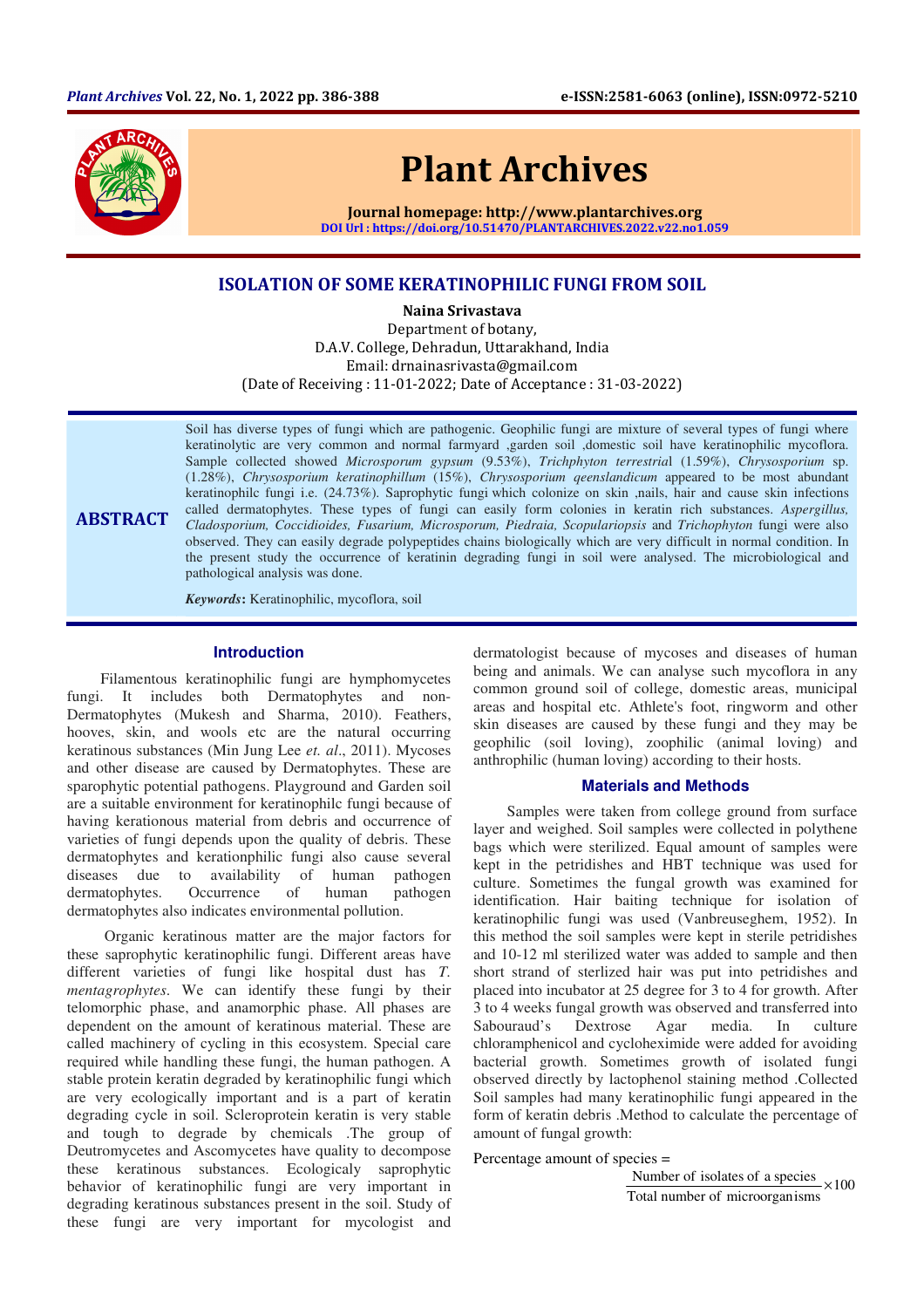## **Results and Discussion**

*Aceremonium* occurs both in garden soil and pot soil (Nigam *et al*., 1989). It is observed that keratinophilic fungi in lonar area where meteorite crater soil was found (Deshmukh *et.al*., 2006). On the basis of present analysis it was observed that *Chrysosporium pannicola* found in house dust while *Chrysosporium tropical* was reported to be in garden soil. *Keratinophyton terreum*. normally was found in domestic dust. Keratinophilic fungi is important because it degrade keratin and its residue in soil naturally (Pakshir *et al.*, 2013). Presence of this fungi in soil indicates that soil has keratin from animal and human resources (Zarrin and Highwood, 2011) .These fungi help in degrading keratinous compounds into simple lower molecular weight compounds and are small group of fungi (Kumar *et al.,* 2013). Degrading cycle of keratin is of ecological important because keratin products which are found generally in hair, nails and horns etc. (Desshmukh 2006 & Aug *et al*., 2013). Keratin is decomposed into carbon and nitrogen residues and is a permanent source of keratinophylic fungi (Yazdanparast *et al*., 2013). Low Soil moisture content is an important favourable factor for fungal growth (Anon, 2016). Favorable pH is 6 to 9. All these fungi are commonly isolated from normal soil (Bisen and Tiwari, 2015). Asepergillus found in domestic soil. The present findings are in conformity with other worker (Soni and Sharma, 2014). Aspergillus with aflatoxin causes several human lethal disease syndromes called aflatoxicosis (Kimanya, 2013). Microsporum and Trichophyton are easily available in soil (Gupta, 2012), *Chrysosporium indicum* was found in higher percentage in warmer season and areas( Desshmukh *et. al.,* 2011). Some of keratinophilic fungi are very much related to dermatophytes found in garden soil and indoor dust depending on the pH of the soil (Jain *et al.,* 2011).College play ground and school playground have large amount of *Chrysosporium zonatum* and it causes granulomatous disease. Keratinophilic fungi grow on keratinous substrates like hair, wool, feathers, nail, horns, are pathogenic and saprophytic both (Gugnani *et. al*., 2012). *C. queenslandicum, Microsporum gypseum* were reported by (Dhagat and Rahman, 2009 & Tambekar *et al*., 2007).

| S.No                                                              | <b>Keratinophilic Fungi</b>   | <b>Percentage</b>                                |
|-------------------------------------------------------------------|-------------------------------|--------------------------------------------------|
|                                                                   | Microsporum gypsum            | 9.53%                                            |
| $\overline{c}$                                                    | Trichphyton terrestrial       | $1.59\%$ ,                                       |
| $\overline{3}$                                                    | Chrysoaporium sp              | $1.28\%$ ,                                       |
| 4.                                                                | Chrysoaporium keratinophillum | 15%                                              |
| 5.                                                                | Chrysosporium qeenslandicum   | 24.73%                                           |
| 60.00%<br>50.00%<br>40.00%<br>30.00%<br>20.00%<br>10.00%<br>0.00% | 3<br>5<br>6<br>1<br>2<br>4    | <b>PERCENTAGE</b><br><b>KERATINOPHILIC FUNGI</b> |

**Table :** Percentage of keratinophilic fungi in soil sample

Graph: Percentage of keratinophilic fungi in soil sample

## **Conclusion**

Diversity of keratinophilic fungi in particular soil was observed which was not very broad. Keratinophilic fungi also are very important for degradation of kreatin. These are also very important because they act as scavengers and maintain balance of soil ecosystem. Higher percentage of keratinophilic fungi show higher degree of pollution in the environment. In the present study the different types of keratinophilic fungi were taken from the college play ground and observations were made. Some keratiniphilic fungi such as *Chrysosporium indicum*, *C. tropicum*, *A. flavus, M. gypseum* are very common and found in common places like play ground and is rich sources of all types fungi. Fusarium and Alternaria species was also showed their occurrence. The percentage varies from fungus to fungus for eg. *Microsporum gypseum* 9.53%, *Trichphyton terrestrial* 1.59%, *Chrysoaporium indicum*. 1.28%, *Chrysoaporium keratinophillum* 15%, *Chrysosporium qeenslandicum* was 24.73%.

#### **References**

- Agu, G.C.; Shoyemi, W.R.; Thomas, B.T. and Gbadamosi, K.P. (2013). Presence of keratinophilic fungi in schools playing grounds in Sagamu, Ogun State, Nigeria. *New York Science Journal*, 6(12): 127-130.
- Bisen, P. and Tiwari, S. (2015). A review of keratinophilic fungi of Madhya Pradesh. *Journal of Pharmacy and Biological Science*, 10(6):18-22.
- Deshmukh, S.K. and Verekar, S.A. (2006). Keratinophilic fungi from the vicinity of meteorite crater soils of Lonar (India). *Mycopathologia,* 162(4): 303-306.
- Dhagat, M. and Rehman, M. (2009). Isolation of keratinophilic fungi from sewage soils of Jabalpur city. *J. Basic. Appl. Mycol*. 8(I&II) : 61-65.
- Garg, A.K. (1966). Isolation of dermatophytes and other keratinophilic fungi from soil in India. *Saboraudia*. 4: 259-264.
- Gugnani, H.C.; Sharma, S.; Gupta, B. and Gaddam, S. (2012). Prevalence of keratinophilic fungi in soils of St. Kitts and Nevis. *J. infect Dev Ctries* 6(4): 347-351.
- Gupta, S.; Mishra, A. and Gupta, A.K. (2012). Isolation and Identification of keratinophilic fungi from soil of Gwalior region and their control by methanolic plant extracts. *Journal of Biomedicine and Pharmacy Research*, 1(3):1-21
- Jain, A.; Jain, S. and Rawat, S. (2010). Emerging fungal infections among children: a review on its clinical manifestation, diagnosis and prevention. *Journal of Pharmacy and BioApplied Sciences*, 2(4):314-320. doi: 10.4103/0975-7406.72131
- Kumar, R.; Mishra, R.; Maurya, S. and Sahu, H. (2013). Isolation and Identification of keratinophilic fungi from garbage waste soils of Jharkhand region of India. *European Journal of Experimental Biology*, 3(3): 600- 604.
- Min, L.; Park, J.S.; Chung, H.; Jun, J.B. and Bang, Y.J. (2011). Distribution of Soil eratinophilic Fungi Isolated in Summer Beaches of the East Sea in Korea. *Kor. J. Med Mycol*., 16(2):44-50.
- Mukesh, S. and Sharma, M. (2010). Incidence of dermatophytes and other keratinophilic fungi in the schools and college playground soils of Jaipur, (India). *Afr Journ of Microbiol Research*, 4(24): 2647-2654.

 $\Gamma$